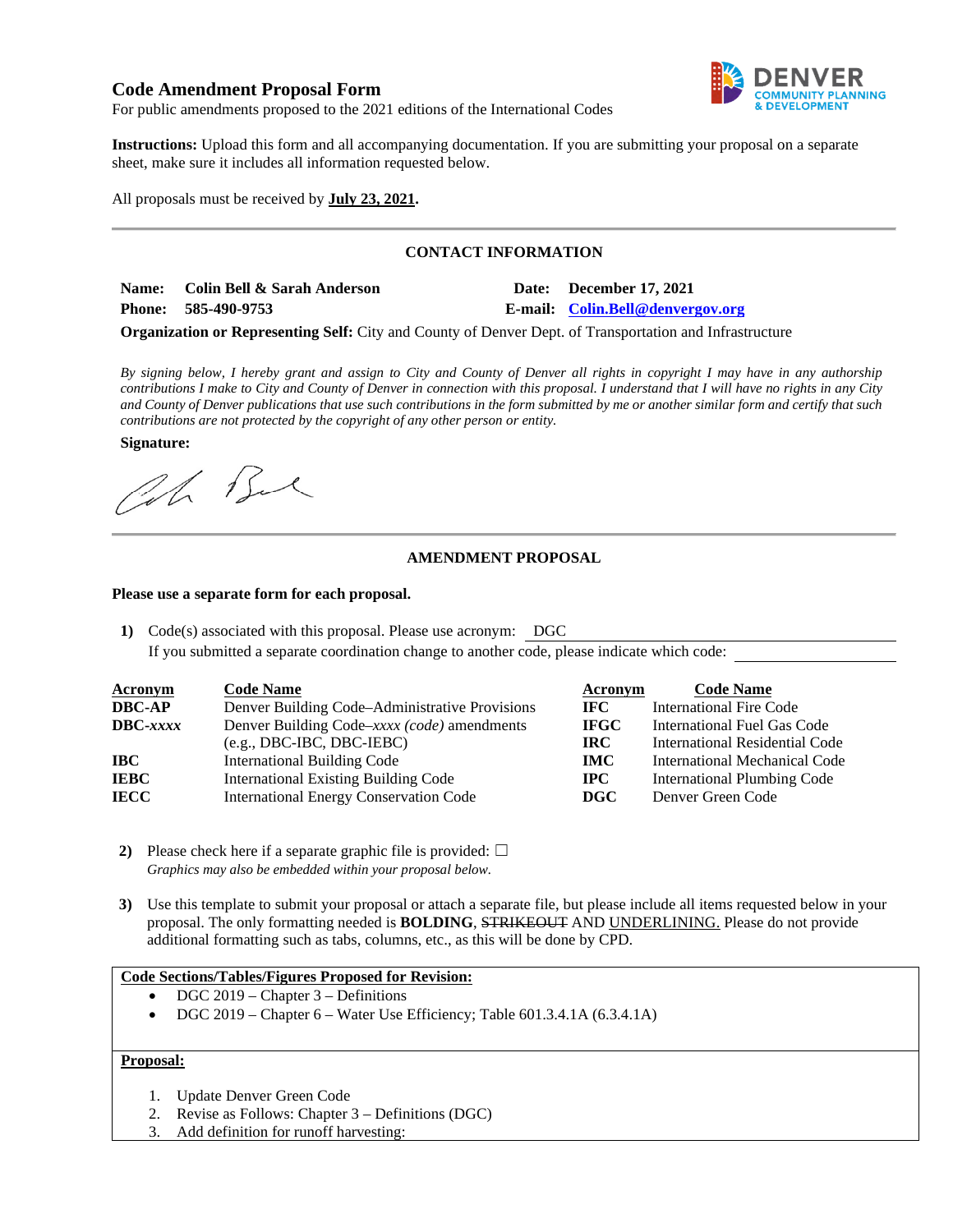- a. *"runoff harvesting:* **the use of site design practices to intentionally route stormwater to a landscape area or stormwater management system such that it reduces the irrigation demand of the area receiving the stormwater. Runoff harvesting is an alternative source of water.**"
- 4. Revise as Follows: Chapter 6 Water Use Efficiency (DGC)
	- a. **Consumption Management**
		- i. **DGC Current: "**Measurement devices with remote capability shall be provided to collect water use data for each water supply source (Informative Note: e.g., potable water, reclaimed water, rainwater) to the building project that exceeds the thresholds listed in Table 601.3.4.1A (6.3.4.1A). Utility company service entrance/interval meters are allowed to be used."

| TABLE 601.3.4.1A (TABLE 6.3.4.1A) |  |  |  |                                            |  |  |
|-----------------------------------|--|--|--|--------------------------------------------|--|--|
|                                   |  |  |  | WATER SUPPLY SOURCE MEASUREMENT THRESHOLDS |  |  |

| <b>WATER SOURCE</b>         | <b>MAIN MEASUREMENT THRESHOLD</b> |  |
|-----------------------------|-----------------------------------|--|
| Potable water               | 1000 gal/day (3800 L/day)         |  |
| Municipally reclaimed water | 1000 gal/day (3800 L/day)         |  |
| Alternate sources of water  | 500 gal/day (1900 L/day)          |  |

ii. **DGC Update:** Add exception to Table 601.3.4.1A that excludes runoff harvesting as an alternative water source from measurement:

"Alternative sources of water**, excluding runoff harvesting**"

### **Supporting Information:**

**Purpose:** The purpose of the proposed amendment is to encourage outdoor water efficiency in new development and redevelopment in Denver through using runoff harvesting. By reducing per capita water consumption, Denver can build water system resilience in the face of population growth and climate change.

**Reasons:** The Colorado River Basin is in the midst of an unprecedented drought and these conditions will only be exacerbated in the future by climate change and population growth. In the Front Range, water conservation is our most affordable and most reliable water supply option. Smart, integrated water and land use planning efforts today will help build water resource resiliency in Denver in the future.

Substantiation & Works Cited:

- EPA WaterSense Indoor Fixture Standards[: https://www.epa.gov/watersense/product-specifications](https://www.epa.gov/watersense/product-specifications)
- EPA WaterSense Irrigation Controller Standards:<https://www.epa.gov/watersense/watersense-labeled-controllers>
- South Metro Model Regional Landscape & Irrigation Ordinance:
- <http://southmetrowater.org/education/resources/model-landscape-irrigation-ordinance>
- City of Aspen Water Efficient Landscape Standards[: https://www.cityofaspen.com/199/Landscape-Ordinance](https://www.cityofaspen.com/199/Landscape-Ordinance)

**Referenced Standards:** 

**Note:** List any new referenced standards that are proposed to be referenced in the code.

## **Impact:**

Some of the proposed amendments listed above may result in modest increases in price for construction and design such as increased costs of native, drought tolerant landscape design and installation. However, as noted above, these modest increases are far outweighed by the environmental and social benefits of water efficient new development.

**Note:** Discuss the impact of this proposal in this section AND indicate the impact of this amendment proposal for each of the following:

- The effect of the proposal on the cost of construction: ⊠ Increase □ Reduce □ No Effect
- The effect of the proposal on the cost of design:  $\boxtimes$  Increase  $\Box$  Reduce  $\Box$  No Effect

| The effect of the proposal on the cost of design:                             | $\boxtimes$ Increase $\Box$ Reduce $\Box$ No Et |             |
|-------------------------------------------------------------------------------|-------------------------------------------------|-------------|
| • Is the proposal more or less restrictive than the I-codes: $\boxtimes$ More | $\Box$ Less                                     | $\Box$ Same |

**Departmental Impact:** (To be filled out by CPD staff)